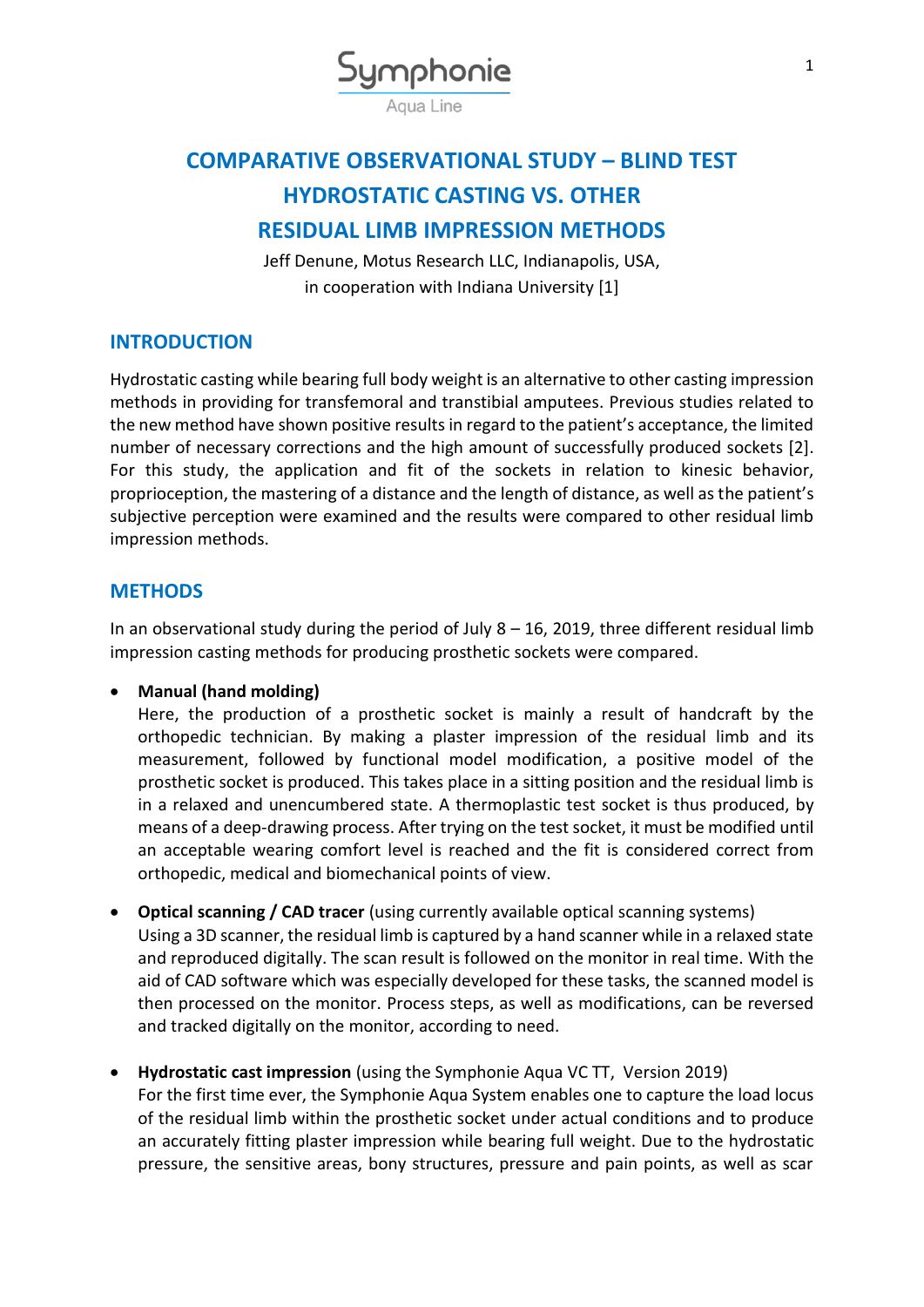tissue on the residual limb are clearly recognized. The plaster impression and the subsequent socket consequently adapt and fit to the anatomy of the residual limb.

As control samples, a total of seven transtibial amputee patients were chosen (2 females, 5 males), aged 20 to 70 years, in varying states of physical condition. Three of the study participants were amputated on the left side, four on the right side. Every day, each patient had three residual limb impressions made, using the three various methods (manual, optical scan and hydrostatic.) In order to avoid distortion, all study participants had differing amputation times and a faultless residual limb situation, without pressure marks or sores. Participants at the so-called K2 level are "limited outside area walkers" and have the ability to overcome lower obstacles, such as curbs, steps or uneven surfaces. Patients at the K3 level are "unlimited outside area walkers" and are also able to move about at varied and faster speeds.

| Nr.                     | Gender | <b>K-Level</b> | <b>Side</b> | Length of<br>residual limb in<br>centimeters<br>1 inch = $2.54$ cm | <b>Type</b>    |
|-------------------------|--------|----------------|-------------|--------------------------------------------------------------------|----------------|
| $\mathbf{1}$            | M      | K <sub>2</sub> | L           | 7,00                                                               | <b>Suction</b> |
| $\overline{2}$          | F      | K <sub>3</sub> | R           | 4,75                                                               | Vacuum         |
| $\overline{\mathbf{3}}$ | F      | K2             | L           | 5,00                                                               | <b>Suction</b> |
| 4                       | M      | K <sub>2</sub> | R           | 7,50                                                               | <b>Suction</b> |
| 5                       | M      | K <sub>3</sub> | L           | 6,25                                                               | <b>Suction</b> |
| 6                       | M      | K <sub>3</sub> | R           | 8,50                                                               | Vacuum         |
| $\overline{7}$          | M      | K <sub>3</sub> | $\mathsf R$ | 6,00                                                               | <b>Suction</b> |

#### **Table 1: Patients**

The patients were cared for by three experienced orthopedic technicians. For the subsequent testing of the trial sockets, the subjects underwent a blind test. This means that they did not know which impression method was used for the trial sockets. In producing the trial socket, the manual impression method and the optical scan method were reworked, as is the usual case. However, the impression made by the hydrostatic Symphonie Aqua System was not reworked and the plaster negative was immediately applied for production of the socket.

Following production of the trial sockets with three different impression methods, a comparison was made regarding volume, as well as testing for standing up and walking. Following this, the patients were also asked about the different trial sockets.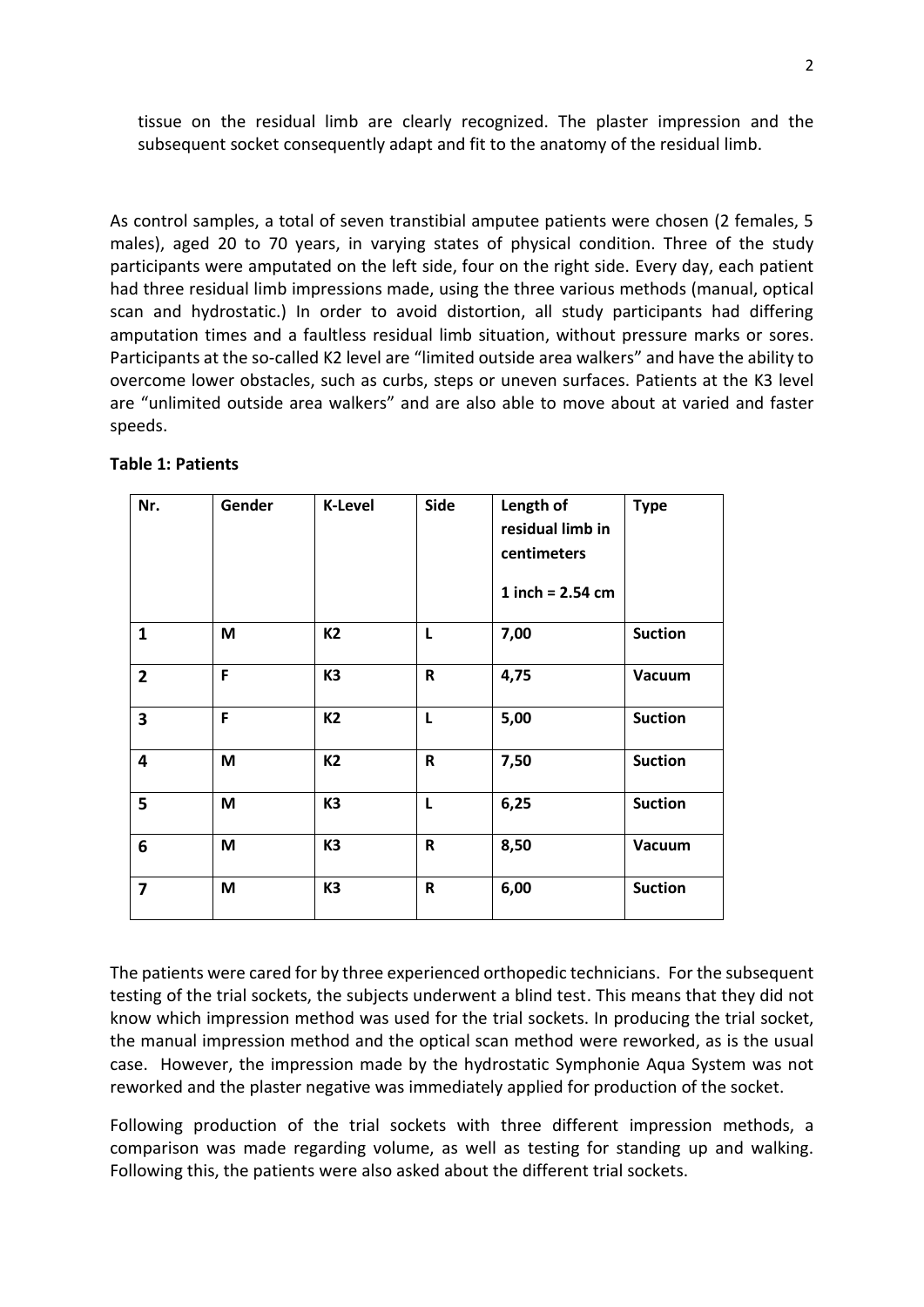#### **RESULTS**

- 1. The comparison of volume showed that the hydrostatically produced sockets had a larger volume than those produced by both the manual impression method and the optical scanning method. For this measurement, the sockets were filled with a predetermined volume of water. Subsequently, the water level between the central ground mark on the inside and the upper edge was measured. On average, the water level for prosthetic sockets produced by the manual method was 11.05 cm; for sockets produced by the hand scanned method was 11.78 cm; the sockets produced by the hydrostatic method was 10.84 cm. It was further ascertained that the hydrostatically produced sockets did not necessitate the use of residual limb socks for compensation purposes, despite the larger volume. Rather, the fit and adhesion were exactly reproduced, according to the subjects and technicians.
- 2. In a further (stand up and walk) test, the time was measured for patients to stand up from a sitting position and walk a predetermined distance, followed by returning to the starting position and sitting down. Per patient, this test was conducted twice, consecutively. The results showed that significantly less time was needed for the hydrostatic socket, compared to the sockets produced by the other methods. The hydrostatic socket had an average time measurement of 9.12 seconds, the manual socket  $-14.06$  seconds, and the scanned socket – 11.55 seconds (see tables 2-4.)
- 3. Additionally, a walk and distance test was conducted. Each test subject had to cover a distance having the same ground conditions and without obstacles, in order to see how far they could walk in two minutes. This test revealed that the subjects using the hydrostatic socket were able to walk a significantly longer distance in two minutes than with the other sockets. The sockets produced by the hydrostatic method averaged 91.0 m per two minutes, while the compared sockets averaged 85.5 m and 88.3 m, respectively. (See tables 2-4.)

| Stand up and walk test<br>1 in seconds | Stand up and walk test<br>2 in seconds | <b>Walk and distance</b><br>test in meters | <b>Patient</b> |
|----------------------------------------|----------------------------------------|--------------------------------------------|----------------|
| 15.60                                  | 15.10                                  | 70.70                                      | $\mathbf{1}$   |
| 10.80                                  | 10.40                                  | 114.60                                     | 2              |
| 31.30                                  | 22.50                                  | 61.60                                      | 3              |
| 10.60                                  | 11.50                                  | 75.60                                      | 4              |
| 13.80                                  | 12.90                                  | 86.60                                      | 5              |

#### **Table 2: Hydrostatic impression system**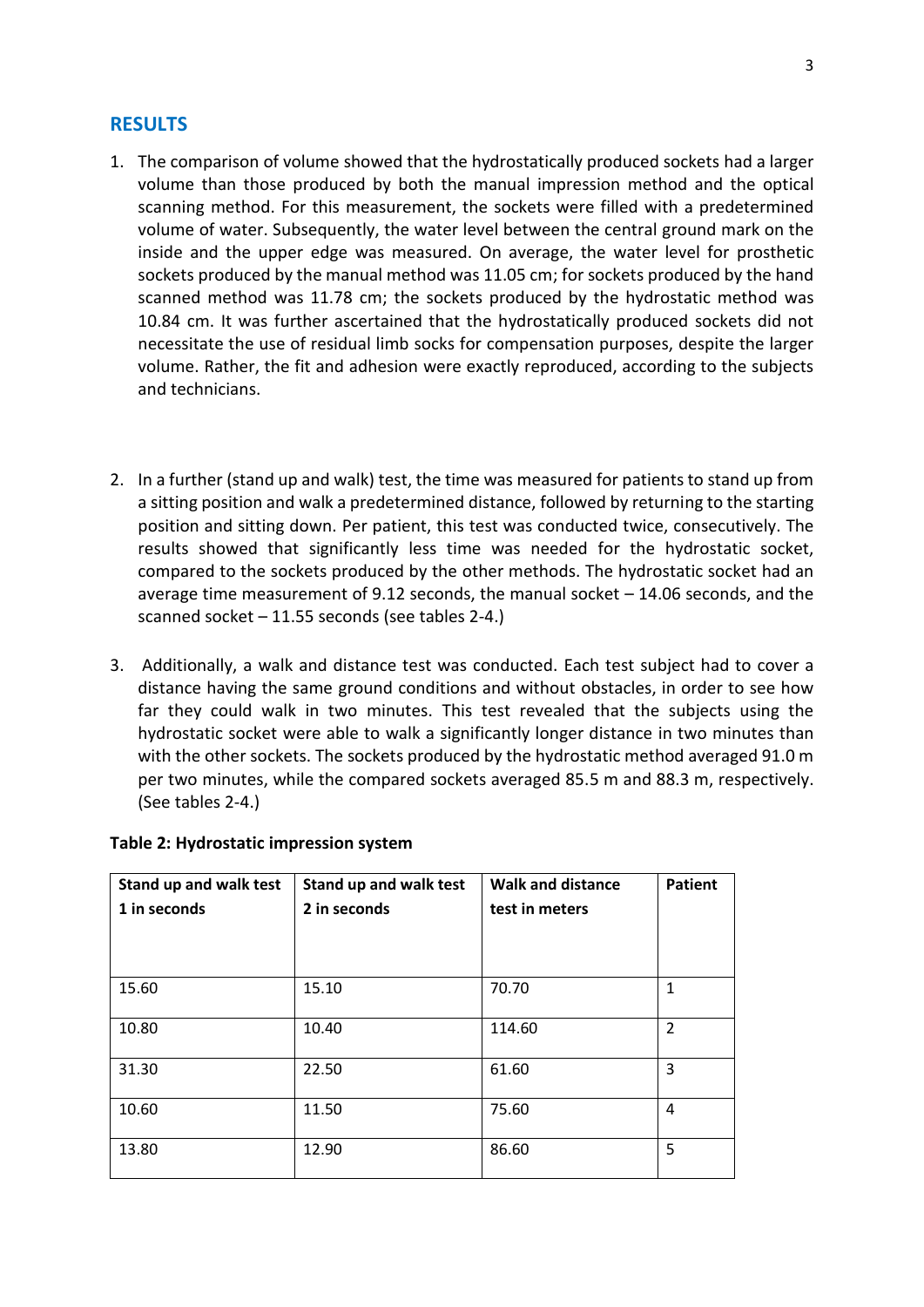| 7.60  | 7.40 | 137.10 | u |
|-------|------|--------|---|
| 12.00 | 9.60 | 90.80  |   |

## **Table 3: Manual method**

| Stand up and walk test | Stand up and walk test | <b>Walk and distance</b> | <b>Patient</b> |
|------------------------|------------------------|--------------------------|----------------|
| 1 in seconds           | 2 in seconds           | test in meters           |                |
|                        |                        |                          |                |
| 16.30                  | 16.40                  | 63.40                    | $\mathbf{1}$   |
| 10.00                  | 10.60                  | 123.10                   | $\overline{2}$ |
| 37.60                  | 39.40                  | 36.50                    | 3              |
| 12.20                  | 12.10                  | 72.50                    | 4              |
| 13.40                  | 13.70                  | 91.70                    | 5              |
| 7.30                   | 7.50                   | 126.70                   | 6              |
| 10.40                  | 10.30                  | 84.70                    | $\overline{7}$ |

## **Table 4: CAD optical scanner**

| Stand up and walk test | Stand up and walk test | <b>Walk and distance</b>    | <b>Patient</b> |
|------------------------|------------------------|-----------------------------|----------------|
| 1 in seconds           | 2 in seconds           | test in meters              |                |
|                        |                        |                             |                |
| 13.50                  | 13.20                  | 72.50                       | $\mathbf{1}$   |
| 10.00                  | 9.80                   | 122.00                      | $\overline{2}$ |
| 31.20                  | 27.90                  | Patient did not participate | 3              |
| 10.50                  | 9.80                   | 92.00                       | 4              |
| 10.20                  | 10.40                  | 90.20                       | 5              |
| 7.20                   | 7.20                   | 141.40                      | 6              |
| 10.50                  | 10.80                  | 100.50                      | $\overline{7}$ |